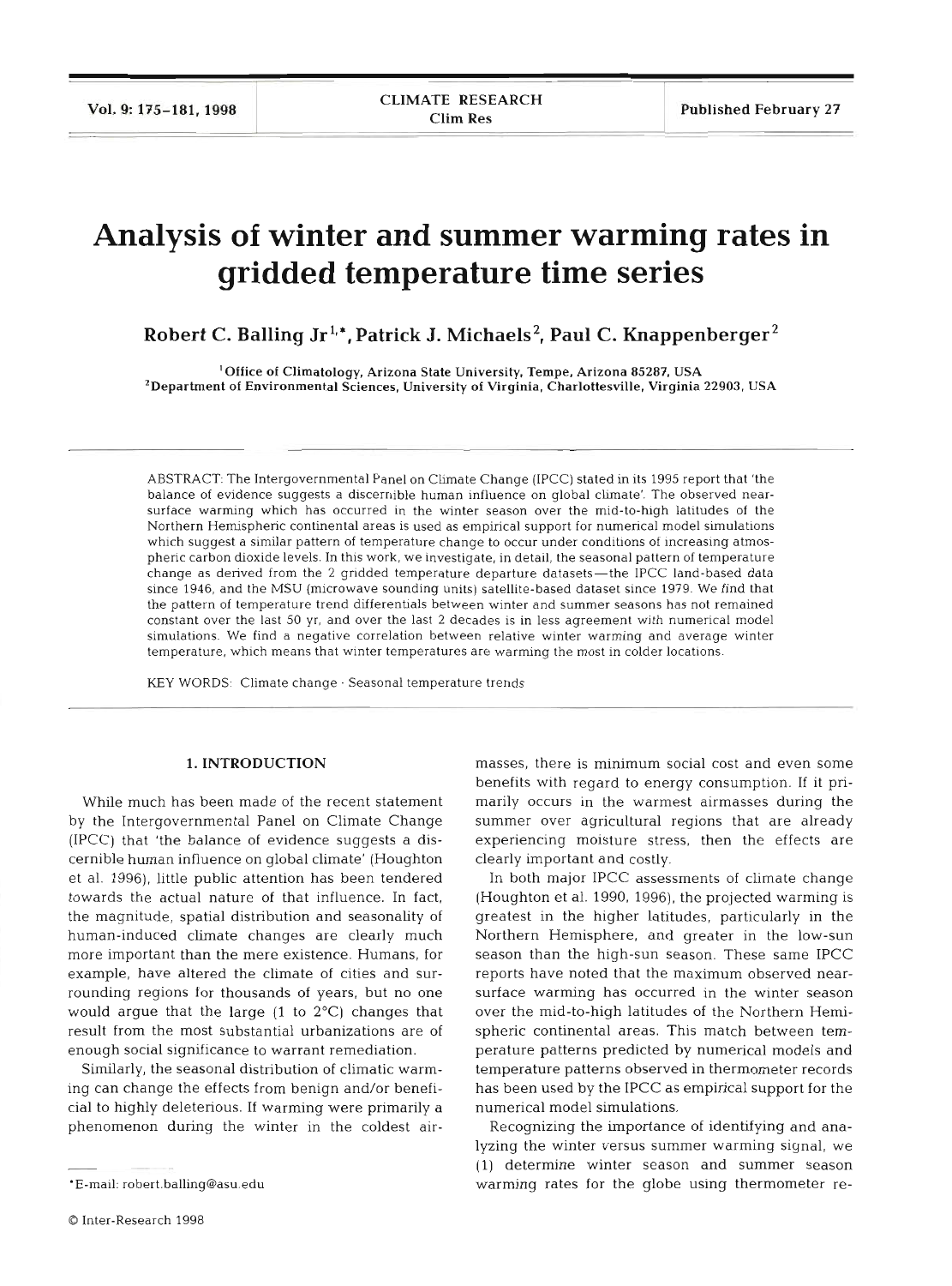cords and satellite-based temperature measurements, (2) examine spatial patterns in winter versus summer temperature changes over various time periods, and (3) compare similarities and differences between the near-surface air temperature patterns and the lowertropospheric temperature measurements from satellites. Our results allow us to assess winter versus summer warming rates, spatial and temporal patterns in the seasonal warming rates, and consistency between the near-surface air temperature patterns and the satellite-based estimates.

## **2. DATA ASSEMBLAGE**

Two basic datasets are used throughout this study:

(1) IPCC Near-Surface Temperatures. The IPCC report (Houghton et al. 1996) describes a near-surface temperature dataset that is available on the internet and widely used in climate research. The data begin in 1851 and run through 1995 (with constant updates). During the early part of the record, however, the spatial coverage of the data is extremely limited. The dataset includes both land-based observations as well as sea-surface temperature data.

The land surface air temperatures are taken from the 5" latitude by 5" longitude grid cell temperature data developed and described by Jones (1994). Jones carefully assessed the homogeneity and representativeness of each time series from 2961 stations, and every effort was made to identify and eliminate errant values. He converted the monthly station observations into the 5" latitude by 5" longitude grid-box data, and all values are expressed as deviations (anomalies) from a reference period defined as 1961 to 1990.

The IPCC temperature data for the oceanic areas were extracted from the sea-surface temperature data generated and described by Folland & Parker (1995). The original data come from millions of observations from ships, and a physical-empirical method is applied to the raw data to eliminate inhomogeneities that impact the oceanic temperatures.

(2) MSU Lower-Tropospheric Temperatures. Measurements of microwave emissions from molecular oxygen in the lower 8 km of the atmosphere are made by microwave sounding units (MSU) onboard polar orbiting satellites, and the results provide an excellent measure of lower-tropospheric temperatures (Spencer & Christy 1990). Microwaves are able to penetrate the atmosphere with little attenuation, and the amount of energy received by the satellites is directly proportional to the temperature in the lower atmosphere. The 53.74 GHz channel is highly sensitive to the thermal emission of molecular oxygen in the middle troposphere, and has little sensitivity to water vapor, the

earth surface properties, or cloud variations. The polar orbits of the satellites assure that virtually the entire earth is covered; remote and oceanic areas of the earth are covered as easily as any other part of the planet. These monthly data are available on the internet from 1979 to present for 2.5" latitude by 2.5" longitude grid cells; the data are expressed as anomalies with respect to a 10 yr base period  $1982-1991$ . The  $2.5^{\circ}$  cells were combined by simple averaging into  $5^\circ$  cells to allow direct comparisons with the IPCC temperature data.

Three basic time periods were selected for the analyses presented in this investigation. The longest time period is 100 yr, and extends from 1896 to 1995. However, the spatial extent of complete temperature records is very limited over this period. Therefore, a second period of 50 yr was established from 1946 to 1995. Using this time period, the spatial coverage of regions with usable data more than doubles, providing a more complete pattern of temperature trends. It also represents the period of the most rapid anthropogenic greenhouse enrichment of the atmosphere. Finally, the third time period, defined as 1979 to 1995, allows the satellite-based MSU and IPCC databases to be directly compared.

For each calendar year and for each grid cell with 90% complete data over the selected time period, the mean winter (October-March in the Northern Hemisphere and April-September in the Southern Hemisphere) and mean summer (April-September in the Northern Hemisphere and October-March in the Southern Hemisphere) temperatures were determined. The difference between the two (winter minus summer) was determined for each cell for each year. For each time period selected, a final matrix was constructed with 2592 rows, one for each  $5^{\circ}$  latitude by  $5^{\circ}$ longitude grid cell, and columns that included (1) latitude of cell center, (2) longitude of cell center, **(3)** summer temperature anomaly, (4) winter temperature anomaly, (5) winter minus summer temperature anomaly, and (6) the lower-tropospheric temperature (K) for the winter season as determined from the MSU measurements over the period 1982-1991.

### **3. RESULTS AND DISCUSSION**

Examples of summer versus winter warming are illustrated in the 1946 to 1995 IPCC data presented in Figs. 1 & 2. Each figure shows the linear warming rate in  $^{\circ}$ C decade<sup>-1</sup> over the 50 yr period. The 1291 grid cells available for the summer months reveal a warming of  $0.05^{\circ}$ C decade<sup>-1</sup> (Fig. 1). The map reveals more warming in the Southern Hemisphere than the Northern Hemisphere, and the map also reveals some cooling in the Northern Hemisphere in areas down-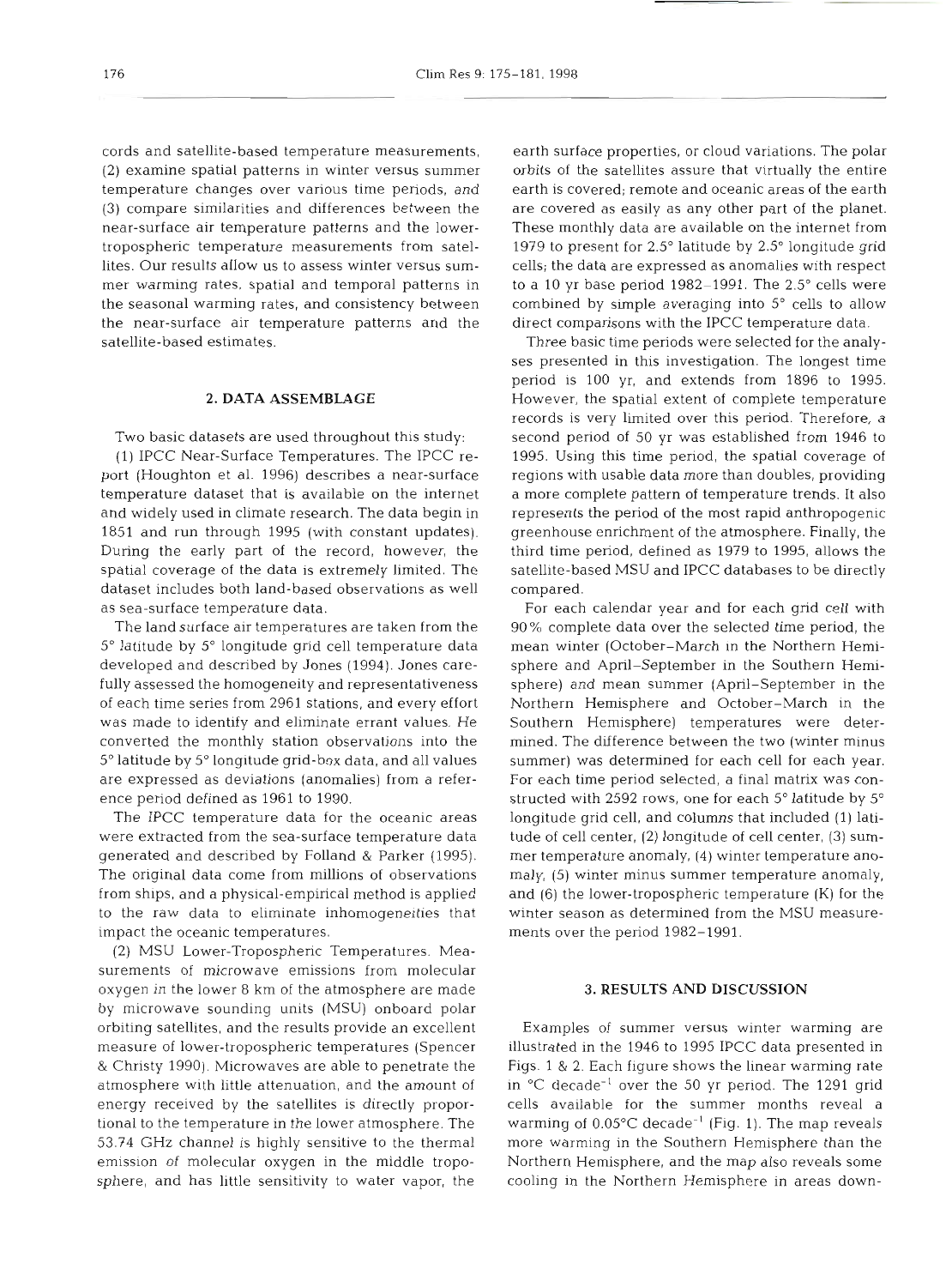

Fig. 1. Summer season temperature trends (°C decade<sup>-1</sup>) for the IPCC near-surface data over the period 1946–1995



Fig. 2. Winter season temperature trends (°C decade<sup>-1</sup>) for the IPCC near-surface data over the period 1946-1995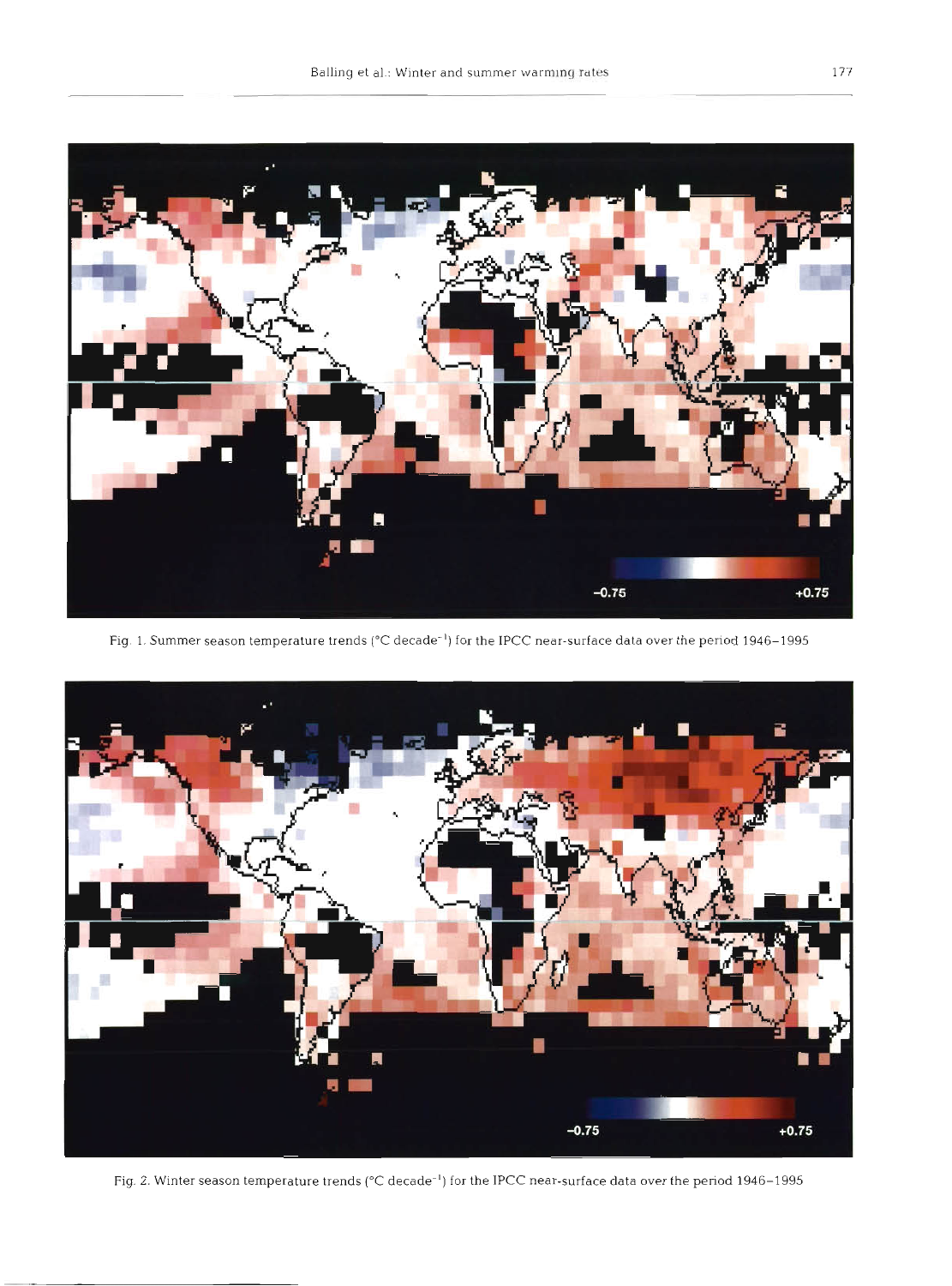wind of the industrial complexes of North America, Europe, and Asia. The spatial pattern found in the Northern Hemisphere suggests that anthropogenic to the aerosol sulfates may have reduced warming or even promoted cooling in these downwind areas (e.g. Chin & Jacob 1996, Houghton et al. 1996, Chuang et al. 1997). The potentially large effect of sulfates during the summer months is consistent with the recent modeling efforts of Mitchell & Johns (1997) who showed the greatest sulfate-induced climate impacts during the summer season.

> The plot of the winter warming rates (Fig. 2) reveals a greater amount of warming overall with a global average of  $0.08^{\circ}$ C decade<sup>-1</sup>; the difference between the summer and winter rates is statistically significant as indicated by a non-zero trend in the difference between summer and winter warming rates. The Pearson product-moment correlation coefficient between the 2 seasonal maps is 0.55 with the largest difference being the pronounced winter season warming apparent in north-central Asia and northwestern North America. A map of the differences in seasonal temperature trends (winter minus summer) further illustrates the strength of the differential trend in central Asia and northwestern North America during this penod (Fig. 3). In the mid-to-high latitudes of the Northern

Hemisphere, winters are warming much more quickly than summers over the continental surfaces according

The results using the 100 yr temperature record are similar to those using the 50 yr record, even though only 546 grid cells contain at least 90% available data for the period. The average warming rate for the globe from 1896 to 1995 was  $0.05^{\circ}$ C decade<sup>-1</sup>, with the winter warming rate  $(0.06^{\circ} \text{C} \text{ decade}^{-1})$  being slightly greater than the summer rate  $(0.05^{\circ}C \text{ decade}^{-1})$ . The spatial pattern of winter minus summer temperature trends (not shown) also shows evidence that the largest values occur in central Asia.

However, when we look at the winter minus summer temperature differences during the more recent period 1979-1995 (when satellite data has been available), a somewhat different pattern emerges, especially over the high latitudes of the Northern Hemisphere. Fig. 4 shows the winter minus summer trend differentials from the 1424 cells available from the IPCC record. The strongest relative winter warming still occurs in central Asia; however, northern latitudes of western and eastern Asia exhibit a relative cooling, as does much of northern North America. A more complete data coverage of these regions is provided by the satellite-based MSU dataset for the same period. Fig. 5



Fig. 3. Seasonal difference (winter minus summer) in temperature trends (°C decade<sup>-1</sup>) for the IPCC near-surface data over the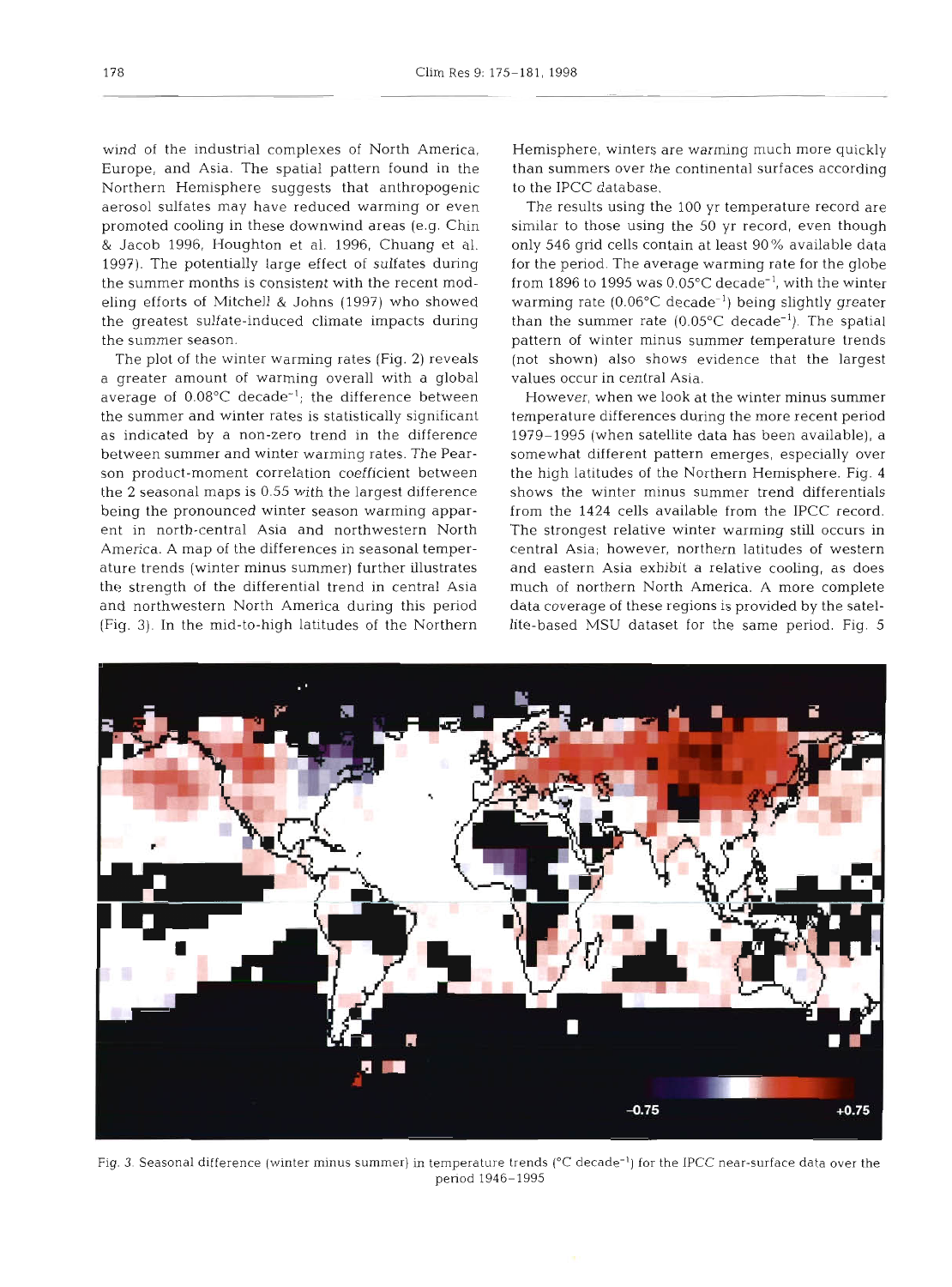

Fig. 4. Seasonal difference (winter minus summer) in temperature trends (°C decade<sup>-1</sup>) for the IPCC near-surface data over the period 1979-1995



Fig. 5. Seasonal difference (winter minus summer) in temperature trends (°C decade<sup>-1</sup>) for the satellite-based MSU data over the period 1979-1995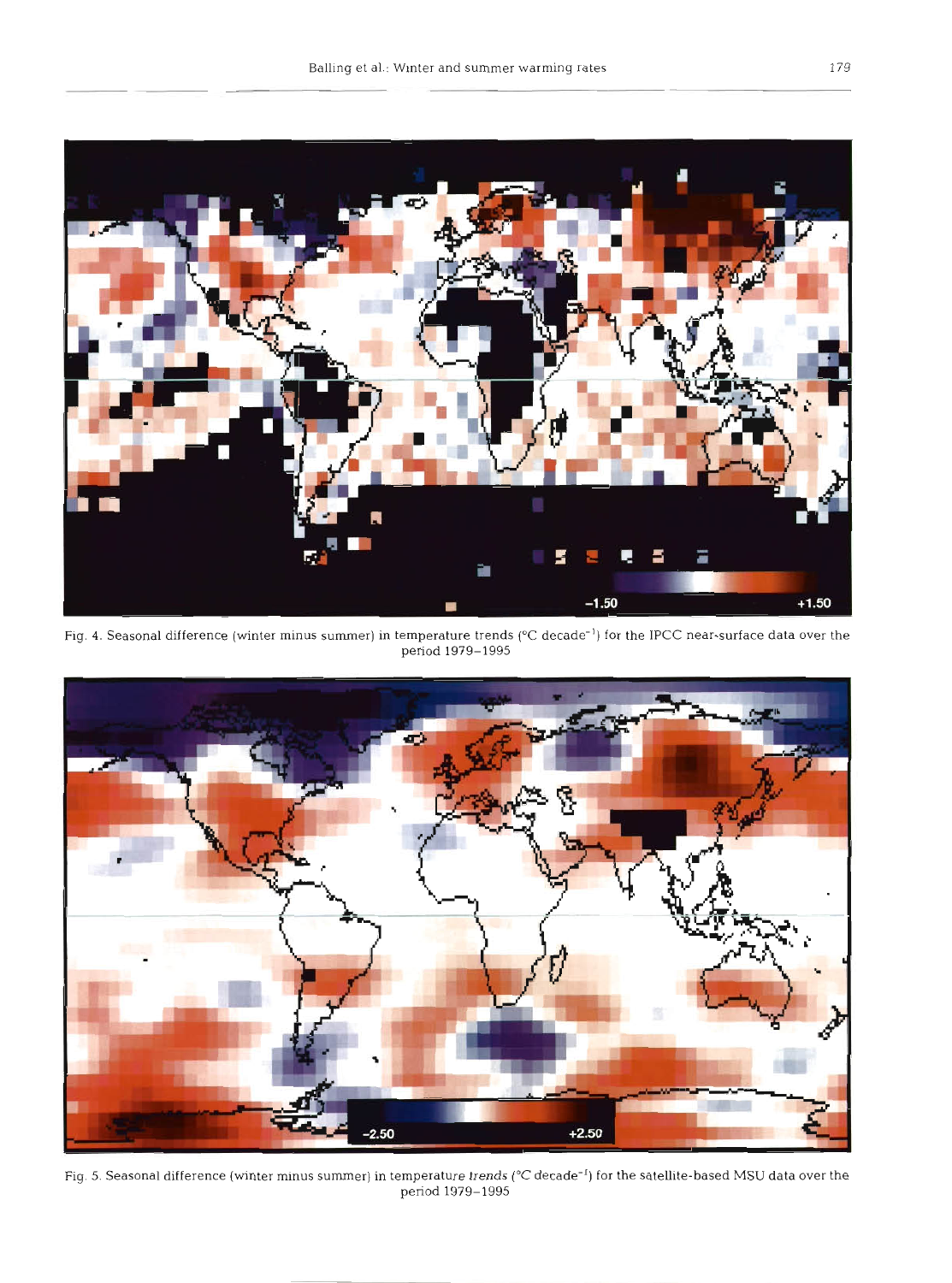shows the winter minus summer trend differentials in this record. The satellite data confirm that the region of maximum relative winter warming is in central Asia, with a band of relative warming extending across the northern temperate latitudes. These data also exhibit the relative winter cooling over most of the Northern Hemisphere high latitudes, especially prominent over eastern and western North America. This pattern, observed in both the surface-based IPCC record and the satellite-based MSU record, is not consistent with the IPCC global climate model projections in which the greatest amount of relative winter warming is over northern North America and northern Eurasia (Houghton et al. 1996, p. 307).

It is interesting to note that studies which attempt to find a 'fingerprint' of global warming by looking at the correspondence between observed patterns of temperature change and modeled patterns of temperature change (e.g. Santer et al. 1996) find strong similarities using data only from 1963-1987. As our analysis reveals, this was a period when the pattern of temperature departures was rather similar to the modeled results. However, as pointed out by Michaels & Knappenberger (1996) when data are included through 1995, the 'fingerprint' becomes smudged as the pattern correlation between observations and model projections drops to near zero. The reasons for this are obvious in this analysis by comparing the patterns of the more recent period with the patterns from 1946 to 1995. The relative winter cooling in the high latitudes of the Northern Hemisphere, observed in the 1979 to 1995 period, does not fit GCM (general circulation model) expectations (e.g. Houghton et al. 1996) and thus leads to a reduced pattern correlation.

The spatial patterns in winter minus summer temperature trends were further broken down into land versus ocean areas. As described in Table 1, winter is warming faster than summer for all areally averaged temperature data, irrespective of starting date, land versus ocean areas, or satellite-based versus near-surface thermometer measurements. The land areas have a statistically significantly greater winter minus summer differential trend than the ocean areas irrespective of starting date or satellite-based versus near-surface thermometer measurements. This pattern of relative winter warming over land areas is consistent with Wallace et al. (1996) and Hurrell & Trenberth (1996) who find that circulation patterns during the past several decades have resulted in a surface temperature anomaly pattern of warming over the land areas and cooling over the oceans in the Northern Hemisphere.

Finally, the differential temperature trend values were compared to the tropospheric temperatures. As seen in Table 1, a negative Spearman rank-order correlation coefficient is determined for all differential

Table 1. Descriptive statistics for winter minus summer temperature trends. Means and standard deviations are in "C decade<sup>-1</sup>;  $r_{\text{temp}}$  is the Spearman rank-order correlation coefficient with winter season lower tropospheric temperatures. Correlation coefficients in italics are significant at the 0.05 level of confidence

| Variable        | Mean | Standard<br>deviation | N    | $r_{temp}$ |
|-----------------|------|-----------------------|------|------------|
| 1946–1995 IPCC: |      |                       |      |            |
| Globe           | 0.04 | 0.14                  | 1271 | $-0.32$    |
| Land            | 0.06 | 0.17                  | 725  | $-0.41$    |
| Ocean           | 0.00 | 0.06                  | 546  | $-0.12$    |
| 1979-1995 IPCC: |      |                       |      |            |
| Globe           | 0.05 | 0.46                  | 1405 | $-0.10$    |
| Land            | 0.09 | 0.57                  | 735  | $-0.11$    |
| Ocean           | 0.01 | 0.30                  | 670  | $-0.10$    |
| 1979-1995 MSU:  |      |                       |      |            |
| Globe           | 0.06 | 0.86                  | 2575 | $-0.10$    |
| Land            | 0.15 | 0.79                  | 891  | $-0.10$    |
| Ocean           | 0.02 | 0.89                  | 1684 | $-0.03$    |
|                 |      |                       |      |            |

trends and the tropospheric temperature values; all but one of the coefficients is statistically significant. The relationship is consistently stronger over land than over the oceans. Basically, the colder the winter environment, the greater the winter minus summer differential trend. However, notice that the strength of this association is diminished in the more recent time interval which is consistent with our results of relative winter cooling in the northern high latitudes in recent decades.

#### **4. CONCLUSIONS**

The patterns of temperature trends over the globe have been changing over time and space. The difference between winter and summer temperature trends shows that for the last 2 decades, the pattern has not been totally in keeping with the modeled projections using GCMs combining the effects of increasing carbon dioxide and sulfate aerosols. Most of the high latitude regions of the Northern Hemisphere have shifted from exhibiting a relative winter warming to now showing a cooling in the winter with respect to summer. However, one region of the globe shows both a very large and a very consistent relative winter warming—north-central Asia. The warming in this region is present in every time period chosen and in both the IPCC and satellite records. This area is a source region of the Siberian cold anticyclone. That the warming is predominantly in these airmasses is likely to be a consequence of their extreme coldness and consequent dryness. Because these airmasses have very little of a background water vapor greenhouse effect,